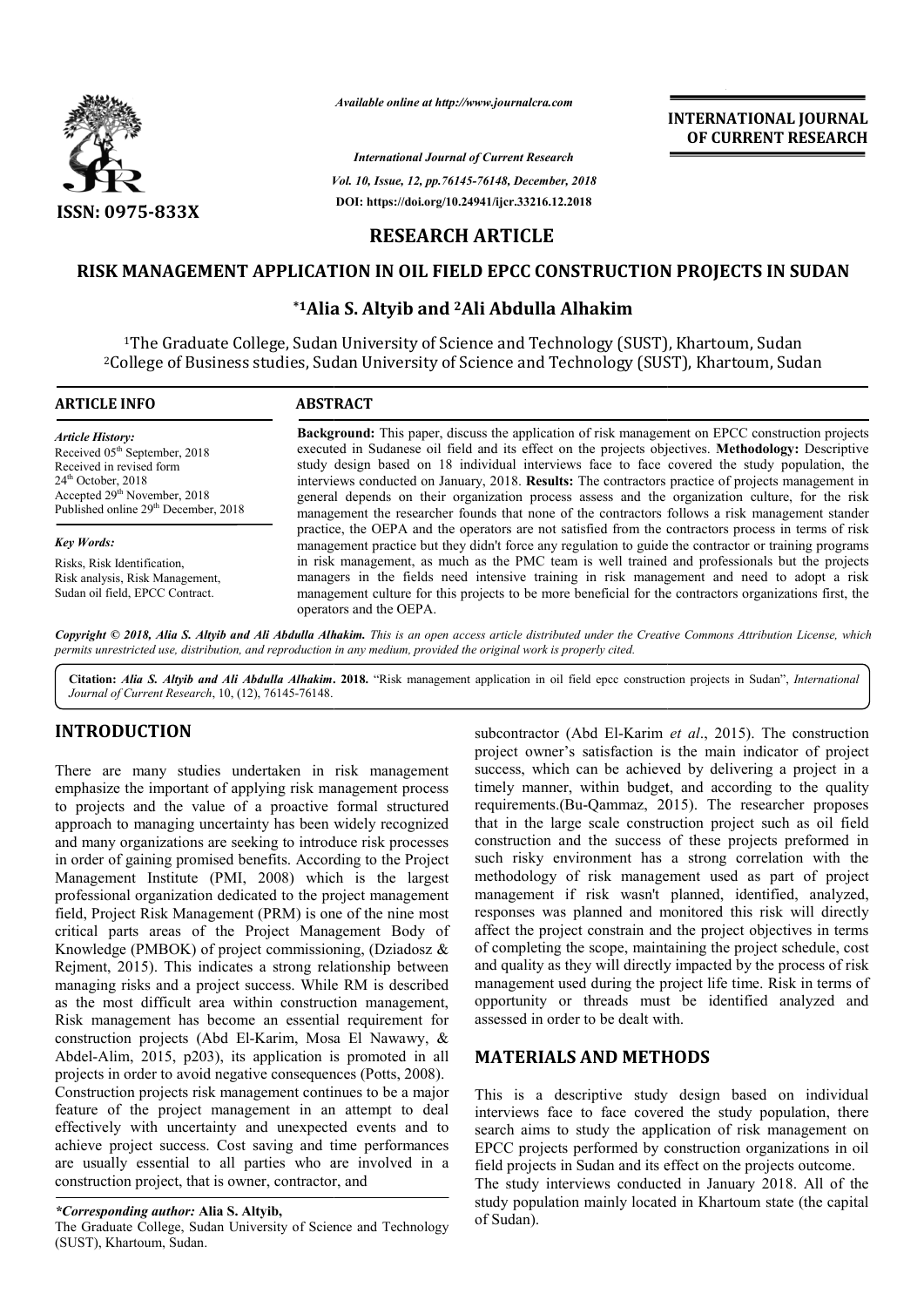**Population under the Study:** At the time this study was conducted there were only 9 EPCC approved contractor's construction organizations working in oil fields all of their central offices are in the city of Khartoum all of them were interviewed and their feedback included in the study. Oil operator in Sudanese oil field at the time of this study was 8 central offices are in the city of Khartoum and the 8 of them were interviewed and their feedback included in the study, and the Oil Exploration & Production Authority OEPA which is the Sudanese government body which managing the policies and approvals.

**Ethical Consideration:** Project managers in the construction organization, managers of the facilities departments in the oil operators, have been clearly informed about the academic purpose of the study. And assured that, the data provided will not be used in any way to support a decision; or harm against them.

### **RESULTS**

**OEPA:** The researcher conducted an interview with the Ministry of Petroleum & Gas represented by the Oil Exploration & Production Facility Authority (OEPA) unit; the interview main purpose was to understand the overlap between the OEPA and the operators in the parts of monitoring  $\&$ controlling the projects and the levels of authority both represents and apply over the projects running by the contractors, and that to better classify and understand the project stakeholders and their impact in risk management.

As per of the agreements signed by the government and the oil & gas operators, the government of Sudan is the ultimate owner for all the facilities in the Sudanese oil fields and then as per of the Ministry of Petroleum & Gas the oil & gas concern the operation companies are contractors for operation and the construction organizations are subcontractors. The OEPA main role is to optimize the usage of the facilities  $\&$  the materials in order to minimize & optimize the usage of the investment expenditure and utilize the materials and facility usage between the different operators.



**Figure 1. Levels of Authorities**

From the OEPA respondent point of view in terms of risk management the contractors for construction working in Sudan oil fields don't have a clear risk management process in general most of the contractors depends on the project manager experience in the project type and the location. The OEPA teams are never invited to risk management meeting by the contractor or even the operator for any EPCC project and the contractors definitely are not following the standard process

for risk management. The OEPA in general don't interfere in the contractor's process but they do approve the bidder list, for the operators, the ministry job is to supervise the operators and then the operators manage their contractors, normally the ministry only interferes in cases on complains or to wetness the kick off meetings of the project and the design review and the HZOB and commissioning meeting. Generally, the ministry has a team assign to each operating company and this team represent the OEPA. Based on experience, and achievement some contractors has a strings in terms of experience and personal the ministry support, but if the national contractor meet the requirement gets a recommendation and support by the OEPA and sometimes the OEPA directs the operators to give the project single source to certain national contractors for their good records. The bad record achieved by the contractors in terms of time delay or cost overruns or bad quality in some cases the contractors list in the black list and never worked for the ministry again.

**Operator:** The operators highlighted that the main issue in the work undertaken by the contractors is the lack of project management process and the lack of time management. As well as the OEPA none of the operators was invited to any risk management meeting, but risk was discussed internally for the facility department of the operators during the project management meetings. And their feedback gets recorded and sent only as suggestions to consider by the contractors. The operator uses the projects outcomes (cost, time &quality) to define the project constrains and to evaluate it. The operators found that the main problem in the process managed by the contractors to be unorganized, lack of project management process and the lack of time management. For the operators it's the contractor's responsibility to maintain a good project management practice and a risk management practice as well.

The operators agreed with the OEPA in thatthe degree of how risk management affects project successes depends on the following factors:

- Depends on the project size,
- The project is new or repeated
- The experience of the contractor project manager and the team performing the projects activates.

The operators found that proper training can fix the problem in of lack of risk management process and knowledge.

**Contractor's:** Only two contractors out of nine has a clear risk management process, one of the contractors there is a risk identified on the level of section head departments (SH) and management, but that is not well communicated to project managers and the projects managers still depends on their experience in past projects only to manage projects risks.other contractors don't have an official practice to risk management it depends mainly on the project manager experience.

Studying the practice of risk management used in the EPCC contractors in oil field the researcher found the following;

**Risk management plan**: the majority of the contractors perceive risk management planning as part of the health safety environment (HSE) plan, two contractors develop a risk management plan as a part the project execution plan but that's during tendering only to submit the planning package with the technical proposal tender document and they never actually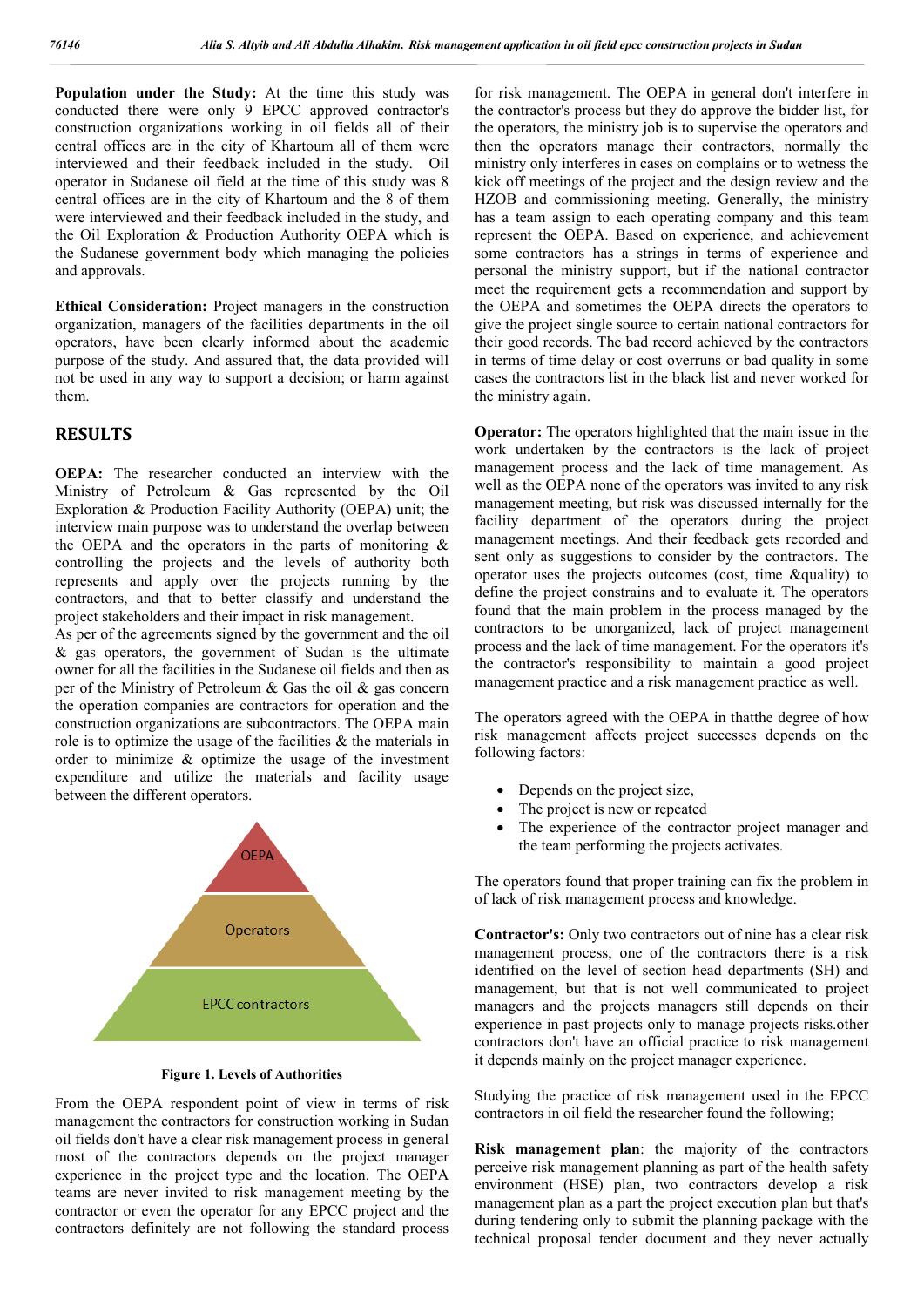work accordingly to during the project phases. One contractor develops a risk management plan as a part of the project controls

**Risk Identification**: The majority of the contractors doesn't do any risk identification and only depends on experience to handle risk when they became issues.One of the contractors has a list of the previous identified risk from lesson learned as part of the quality standers, but this list is not communicated with the projects managers!

**Risk Analysis:** The majority of the contractors doesn't do any qualitative analysis for risk, the only type of risk management is job safety hazard Analysis (table format) as part of the HSE protocol and there are no quantitative risk analysis techniques of any kind.

**Risk Response:** All of the contractors used to add a reserve to the project cost and schedule. Only one contractor out of the nine which has expert consultant projects manager as a projects Section head uses a wider range of response techniques like insurance, risk transfer, backups in materials. The Chinese contractor which has a higher capacity in manpower they usually add labor to the projects as a risk response in case of time delay,

The majority of the contractors accepted all of the risk for the last project and used the reserve in time & cost to cover, in many cases the miss calculated reserved didn't cover the risk and the project out comes get affected.

**Risk monitor & control**: The majority of contractors depends on projects manager experience in handling projects risk, and with the absent of the risk management plan the monitoring of project risk depends on project manager monitoring the schedule & the budget deviations.

#### **The effect of the risk management practice on the projects outcome:**

The majority of the contractor's projects managers believe that the process they used is effective but need some changes.contractors believe that risk management process used by them and other contractors it's not effective, and they always acquire cost overrun and time overrun.

**Scope**: The operators always strict when it comes to project scope and no changes are accepted in the project scope and according to that the majority of the contractors meets the project scope as per of the plan, in some cases the lack of communication or project managers/project team involvement in the planning and proposing phase which leads to gaps between the operator expectation and the delivered scope .

**Time:** Most of the projects performed by the contractors had schedule delay the contractors argued that there are many reasons of delay and mostly for ether external risk that like financial and security hazard or internal like organization and leadership failure. The main issue is that if the contractor was not able to clarify the delay a LD will be applied and the project cost will be affected.

**Cost:** All contractors had cost impact caused by the schedule delay and the attempt to fast track the project, tough tender competition forces the contractors to under price the commercial proposal.

**Quality**: The majority of contractors believed that they have met the quality requirement for the project. The majority of the project managers classify the projects by size and level of complication and repetition. But all of them gave correlation between the usage of risk management tools & techniques and project successes/ failure 6-7 out of 10 degree. For not using the stander practice of risk management by project manager risk the contractors argued that risk is exaggerated to a certain extend depends on the project size and using the practice stander add more paper work to the project!

#### **DISCUSSION**

All of the above show a high level of control by the OEPA over the contractor's performance and as well the OEPA team is aware about the lack of risk management and the contractors performance in the matter of risk management but still no proactive matures were taken to improve the attitude towered risk and its management by the OEPA as on the top of the authority hierarchy. The operators stated that during the tendering process, the technical parts includes evaluation for the contractors capabilities in terms of experience the operator evaluate the team of the contractors, which shows that the operators will mostly be aware of the experience of the project manager and the team performing the project in advance to the project kick-off and will be able to identify any knowledge gape if available yet the main issue faced by all of the operators is the lack of project management and risk management process! the question to ask is why the operator doesn't have a strategy to improve the contractors process or to prevent the issues related to risk management practice from threaten the project outcomes in terms of cost time and quality. The contractors practice of projects management in general depends on their organization process assess and the organization culture, for the risk management the researcher founds that none of the contractors follows a risk management stander practice, the OEPA and the operators are not satisfied from the contractors process in terms of risk management practice but they didn't force any regulation to guide the contractor or training programs in risk management, as much as the PMC team is well trained and professionals but the projects managers in the fields need intensive training in risk management and need to adopt a risk management culture for this projects to be more beneficial for the contractors organizations first, the operators and the OEPA.

There is a correlation between risk management & project successes but the degree depends on the following:

- Depends on the project size
- The complication level including how many contractors and subcontractors involved
- The project is new or repeated
- The experience of the contractor project manager and the team performing the projects activates.

A research with mathematical approach must be undertaken to study this correlation and its extend

Here are the suggestions of the contractor's project managers to improve the process of risk management ;